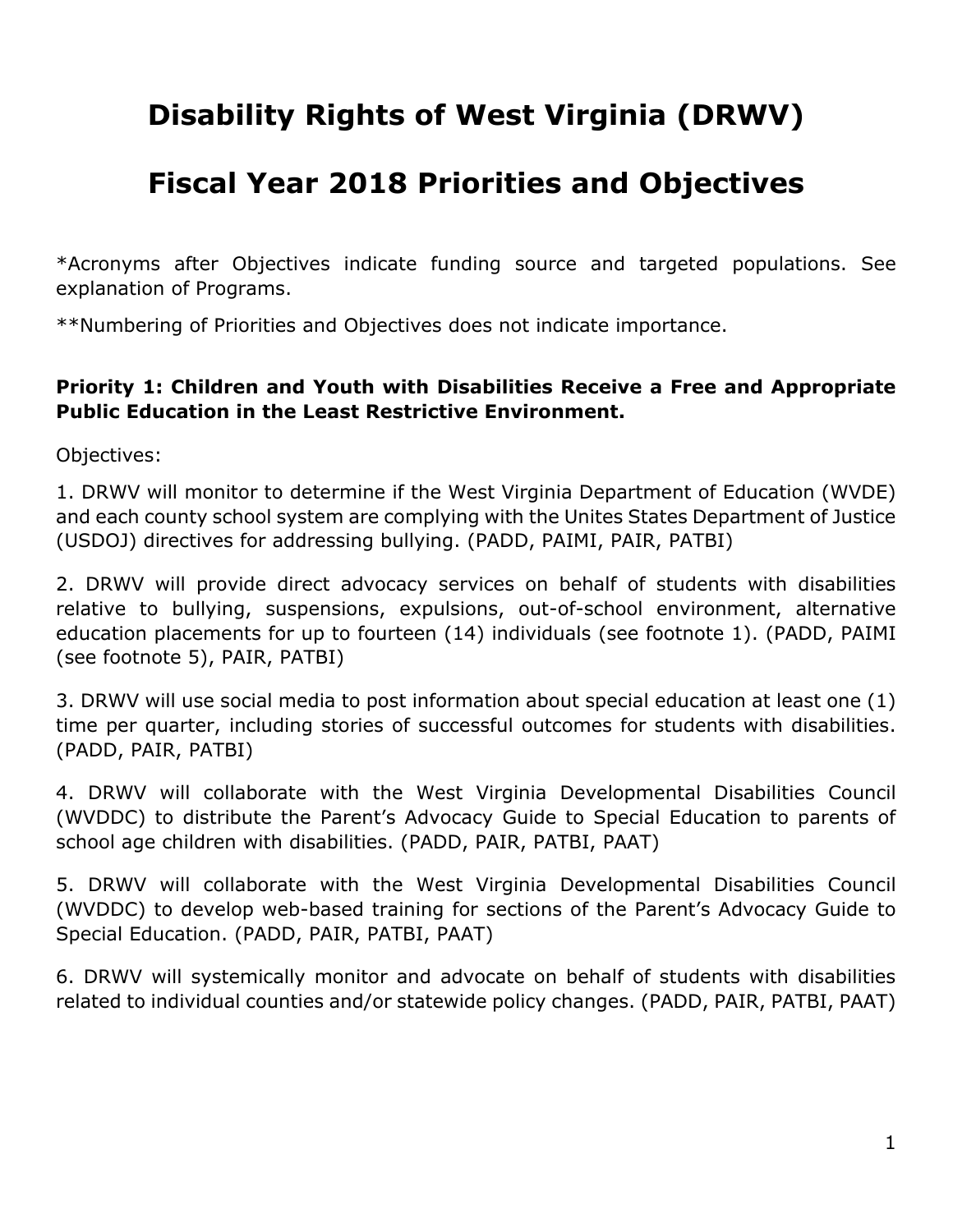#### **Priority 2: People with Disabilities are Able to Live in the Community Setting of Their Choice with Individualized Supports, Services and Protections as Ordered in the Olmstead Decision.**

Objectives:

1. DRWV will, as co-counsel in E.H., et al., v. MATIN, et al. (also known as the Hartley case), continue to advocate and litigate for sufficient, appropriate state-wide community based services for individuals with mental illness in order to decrease institutionalization and increase the availability of accessible and affordable community-based services. (PAIMI)

2. DRWV will systemically monitor and advocate for individuals found eligible for services under the Medicaid Title XIX Home and Community Based Waiver programs in West Virginia to ensure access to self-direction, choice of providers and quality services in their home community. (PADD, PAIR, PATBI)

3. DRWV will provide direct advocacy services for up to twenty (20) individuals found eligible for services under the three Medicaid Title XIX Home and Community Based Waiver programs, or Medicaid Personal Care in West Virginia to ensure access to self-direction, choice of providers and quality services in their home community. (PADD, PATBI, PAIR)

4. DRWV will collaborate with the West Virginia Developmental Disabilities Council (WVDDC), and other relevant entities, to ensure that individuals with intellectual/developmental disabilities are discharged from the two state psychiatric hospitals to the community in a timely manner with appropriate placements and supports. (PADD)

5. DRWV will systemically monitor and advocate for children to receive mental health services in the community. (PAIMI)

#### **Priority 3: People with Disabilities Who Are at Risk of and/or Institutionalized in Psychiatric Facilities in West Virginia are Aware of and Able to Exercise Their Rights.**

Objectives:

1. DRWV will conduct a minimum of forty-eight (48) monitoring visits at the two (2) state psychiatric hospitals in West Virginia and address systems issues as identified. (See footnote 4). (PAIMI)

2. DRWV will conduct a minimum of twelve (12) monitoring visits at psychiatric facilities not operated by the state of West Virginia and address systems issues as identified. (PAIMI)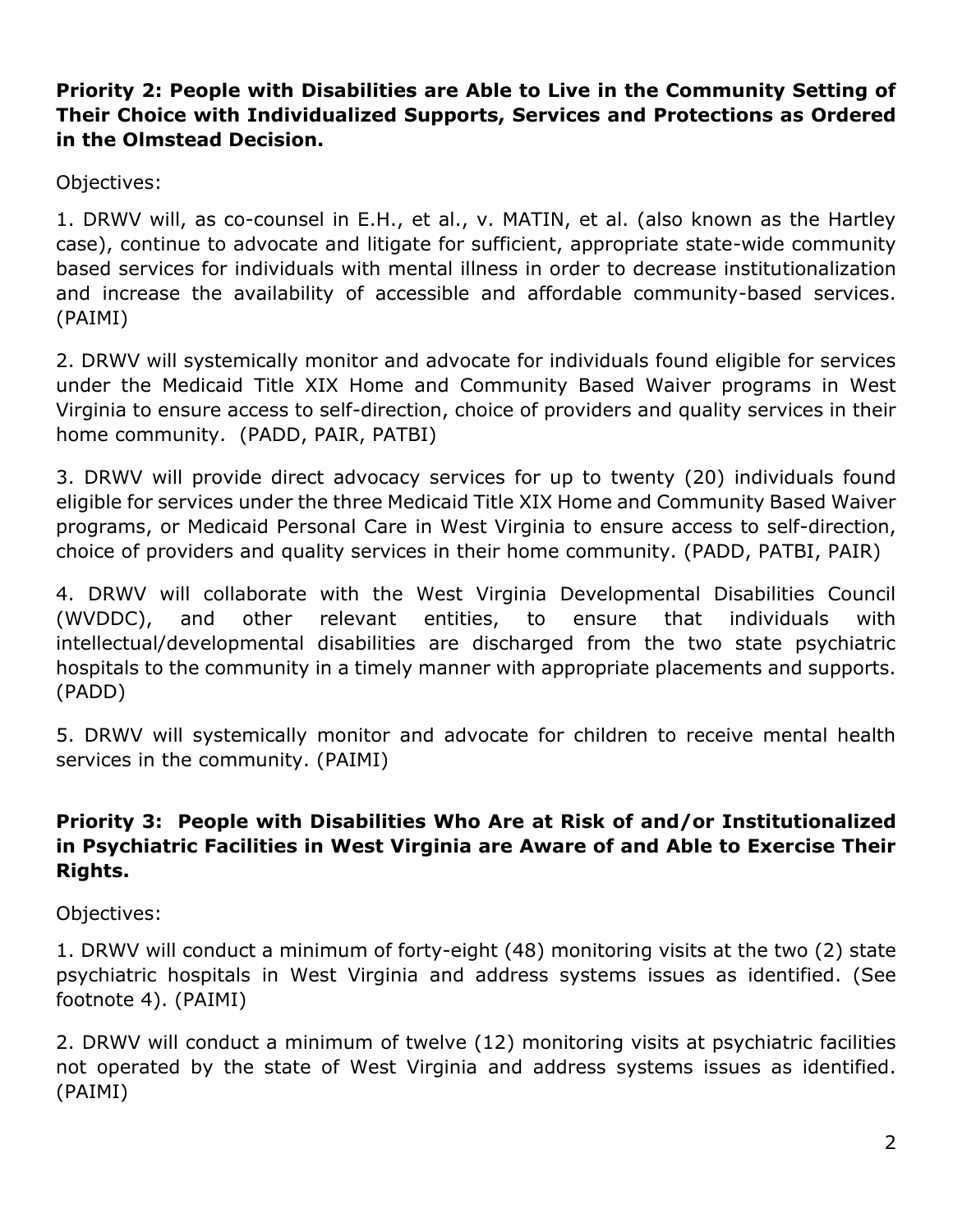3. DRWV will open a service request for all individuals in psychiatric facilities in West Virginia who request advocacy services, with priority given to patients at the two (2) state psychiatric hospitals (see footnote 3). (PAIMI all, PATBI)

4. DRWV will provide five (5) self-advocacy trainings regarding patient rights to patients at the two (2) state and two (2) non-state psychiatric hospitals. (PAIMI)

5. DRWV will provide Psychiatric Advance Directives training to three (3) service provider organizations. (PAIMI)

### **Priority 4: People with Disabilities are Free from Abuse and Neglect.**

Objectives:

1. DRWV will investigate, refer for investigation or monitor allegations of death or serious injury in which there is probable cause that abuse or neglect was involved, including alleged abuse/neglect that occurs during acts of seclusion, restraint, use of aversive techniques, excessive force or other punitive methods of controlling individuals with disabilities at state and private facilities, and WV schools that are reported to or discovered by DRWV. (see footnotes 1, 2) (PADD, PAIMI, PAIR)

2. DRWV will advocate for disability related medical/psychiatric treatment, including properly prescribed and administered medication to be available to individuals of all ages who are incarcerated that come to the attention of DRWV. (see footnote 1) (PAIMI, PAIR, PATBI)

3. DRWV will provide direct advocacy services to individuals who meet DRWV's case selection criteria and are at risk of abuse, neglect, or financial exploitation when requested by the individual or their legal representative. (see footnote 1) (PADD, PAIMI, PAIR, PATBI)

4. DRWV will conduct at least ten (10) monitoring visits to Intermediate Care Facilities for Individuals with Intellectual Disabilities (ICF/IIDs) and address systems issues as identified (see footnote 4). (PADD)

5. DRWV will monitor adherence to operational plans for mental health treatment for individuals with mental illness incarcerated in the WV Department of Corrections facilities. (PAIMI)

6. DRWV will conduct at least ten (10) monitoring visits to residential placements who serve children with disabilities and address systems issues as identified. (PADD, PAIR, PAIMI, PATBI)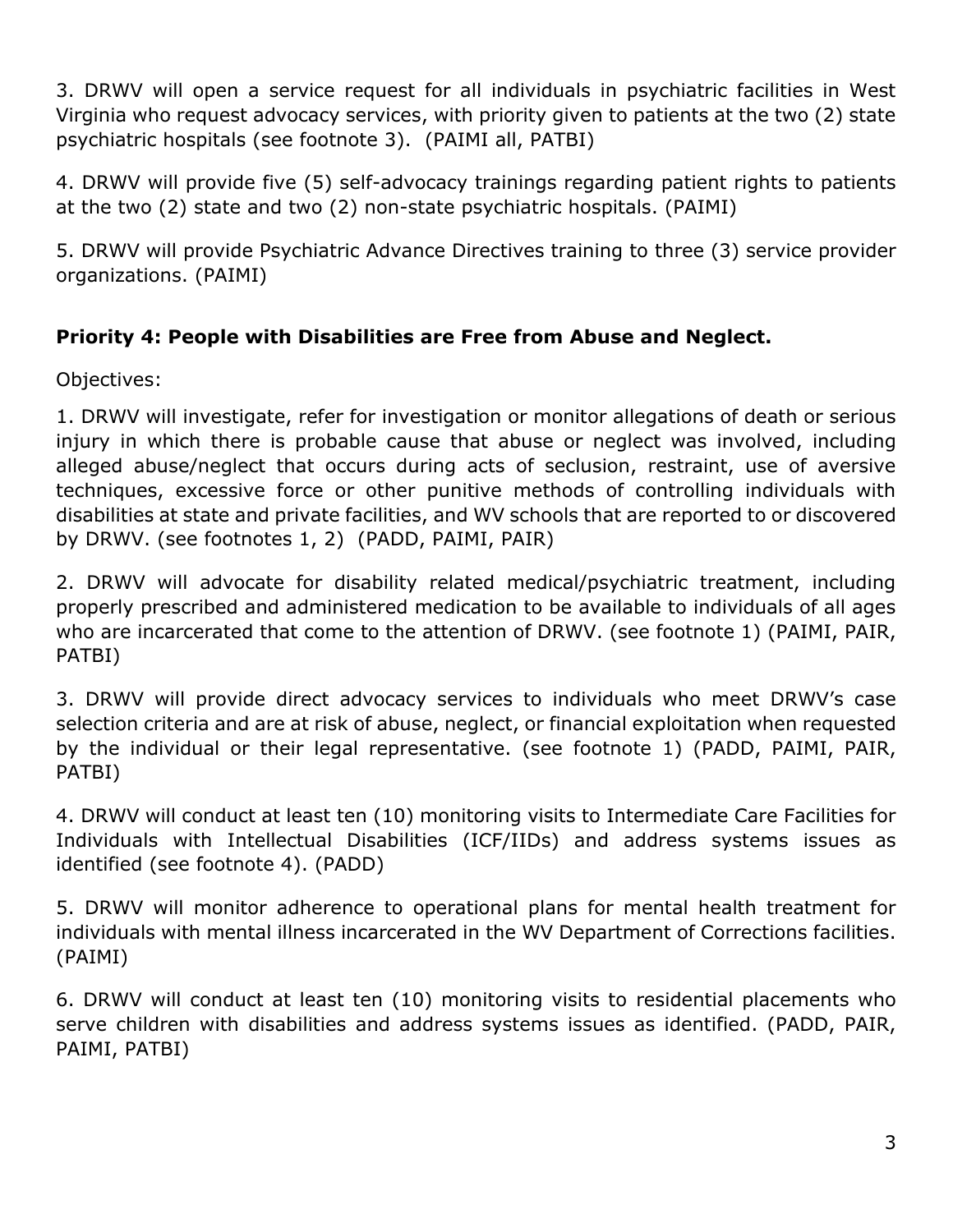**Priority 5: People with Disabilities Have Equal Access to Programs, Services and the Physical Environment as Required by the Americans with Disabilities Act (ADA), Section 504 of the Rehabilitation Act of 1973, as Amended, the Architectural Barriers Act (ABA) and the Fair Housing Act.**

Objectives:

1. DRWV will advocate for up to twenty (20) people with disabilities who meet DRWV's case selection criteria (see footnote 1). (PADD, PAIMI (see footnote 5), PAIR, PATBI)

2. DRWV will complete accessibility studies when access issues are discovered by DRWV or brought to our attention. (PAIR)

3. DRWV will collaborate with the West Virginia Commission for the Deaf and Hard of Hearing to provide statewide outreach to professionals—educating them on their responsibility to provide auxiliary aids and services, including but not limited to sign language interpreters, as required by the Americans with Disabilities Act (ADA). (PAIR)

4. DRWV will provide outreach to organizations throughout West Virginia that serve veterans to offer outreach and education to veterans with disabilities. (PADD, PATBI, PAIR, PAIMI)

5. DRWV will offer one (1) training to non-DRWV attorneys and other interested parties regarding the rights of people with disabilities. (to be determined)

#### **Priority 6: People with Disabilities Who Require Assistive Technology Have Access to It.**

Objectives:

1. DRWV will provide advocacy for up to ten (10) (see footnote 1) people with disabilities to gain or maintain access to assistive technology and related supports (see footnote 3). (PAAT)

2. DRWV will collaborate with the West Virginia Assistive Technology System (WVATS) to increase awareness of the availability of and right to access assistive technology. (PAAT)

3. DRWV will use social media to post information about assistive technology at least one (1) time per quarter. (PAAT)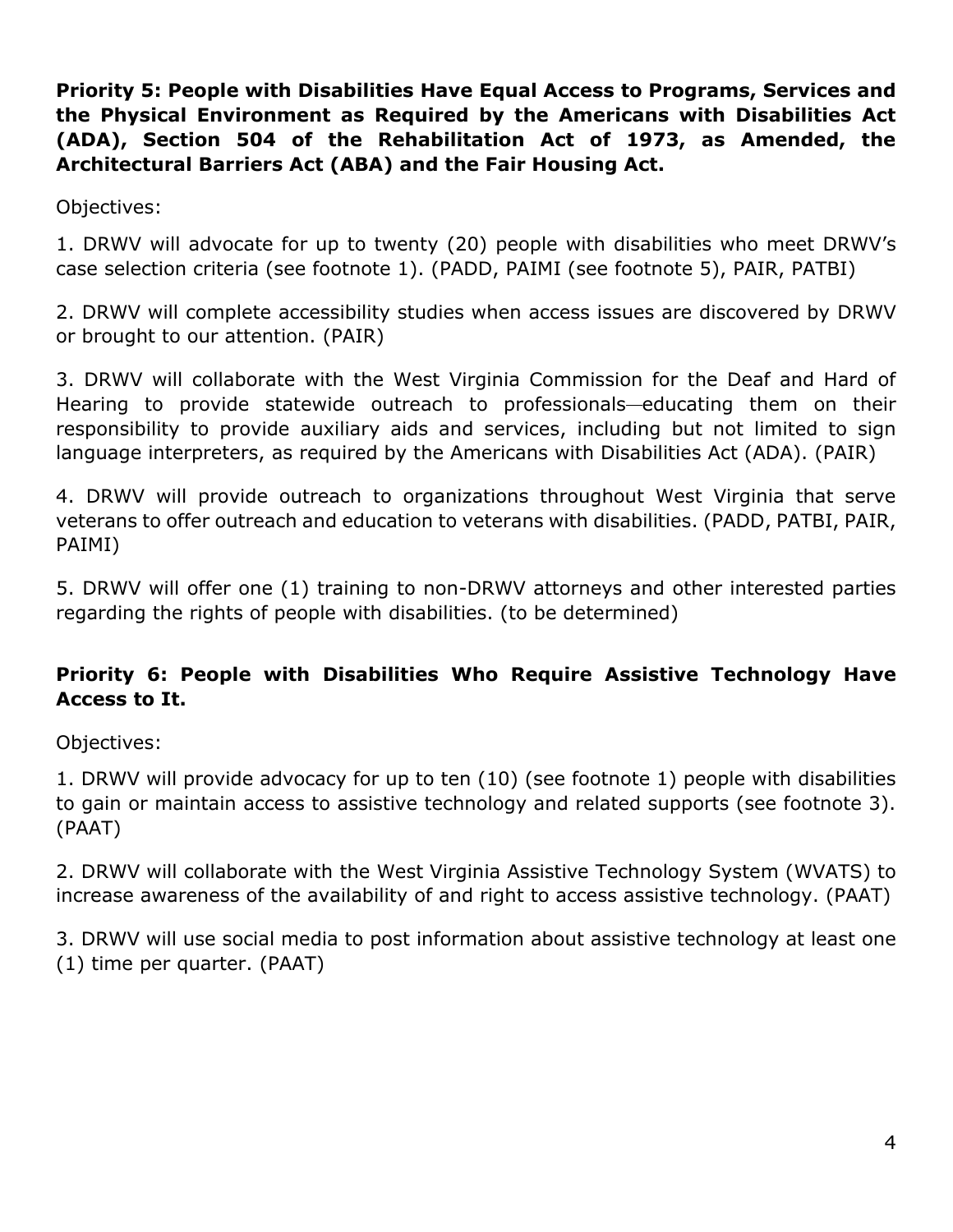#### **Priority 7: People with Disabilities Have Equal Access to Centers for Independent Living, Competitive/Integrated Employment and Employment-Related Services.**

Objectives:

1. DRWV will provide direct advocacy services for up to twenty-five (25) individuals requesting assistance who are applying for, eligible for, or receiving services from the West Virginia Division of Rehabilitation Services (WVDRS), supported employment programs and other programs funded under the Workforce Innovation and Opportunity Act (WIOA) (see footnote 3). (CAP)

2. DRWV will provide direct advocacy services for up to twenty-five (25) individuals requesting assistance who are Supplemental Security Insurance/Social Security Disability Insurance (SSI/SSDI) beneficiaries and want to work but are encountering barriers per the priorities established by the Social Security Administration (SSA) (see footnote 3). (PABSS)

3. DRWV will provide direct advocacy services for up to five (5) individuals requesting assistance who are applying for, eligible for, or receiving services from a Center for Independent Living (CIL). (CAP)

4. DRWV will disseminate information to people with disabilities about their disability specific employment rights, including their rights under the Workforce Innovation and Opportunity Act (WIOA). (PADD, PAIR, PAIMI, PATBI, PABSS, CAP)

5. DRWV will disseminate information to agencies providing services to people with disabilities to educate them about the disability specific employment rights of those they serve, including their rights under the Workforce Innovation and Opportunity Act (WIOA). (PADD, PAIMI, PAIR, PATBI, PABSS, CAP)

6. DRWV will collaborate with the West Virginia Developmental Disabilities Council (WVDDC) in their efforts to encourage integrated employment options and "Employment First" initiatives for people with disabilities. (CAP, PADD)

7. DRWV will monitor West Virginia's compliance with the Workforce Innovation and Opportunity Act (WIOA). (CAP, PABSS)

**Priority 8: People with Disabilities are Able to Exercise Their Right to Vote** (See Footnote 3)**.**

Objectives:

1. DRWV will act to increase equal access for individuals with disabilities requesting assistance to participate in the voting process, including polling places, voting equipment, and voter registration. (PAVA)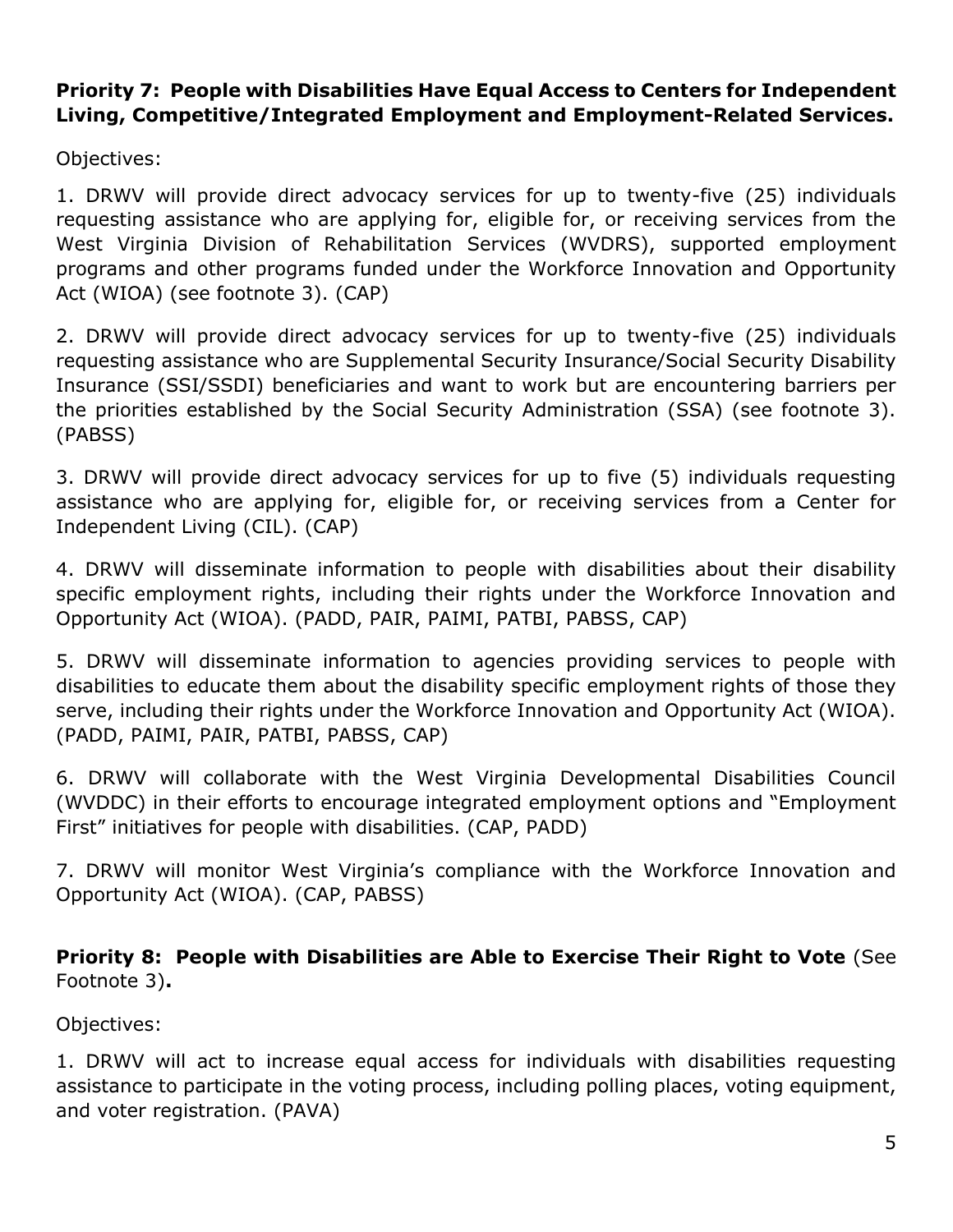2. DRWV will educate at least fifty (50) people with disabilities, family members and service providers about the voting process and their right to vote. (PAVA)

3. DRWV will work in conjunction with the Secretary of State's office to educate County Clerks and election divisions about the voting rights of people with disabilities. (PAVA)

#### **Priority 9: DRWV Will Collaborate With Existing Grassroots Networks and Underserved Populations in Conducting Education and Outreach on Disability Related Self-Advocacy.**

Objectives:

1. DRWV will actively participate on various committees, coalitions, and other types of groups with grassroots advocacy missions, not including lobbying. (PADD, PAIMI, PAIR, PATBI)

2. DRWV will develop and conduct disability rights outreach to educate unserved and underserved populations of people with disabilities about their rights and DRWV's services. (PAAT, PAIMI, PADD, PAIR, PATBI, PAVA)

3. DRWV will provide outreach to increase public awareness of Traumatic Brain Injury (TBI). (PATBI)

#### **FOOTNOTES**

- 1. Criteria used to select cases for direct representation are:
	- (a) meets program eligibility for one of DRWV's federally funded programs;
	- (b) in agreement with the DRWV's mission;
	- (c) the vulnerability of the client or the potential to effect policy or systemic change;
	- (d) consistent with ethical standards;
	- (e) possesses sufficient legal merit;
	- (f) funds/resources must be available.

In complaints where abuse or neglect are currently being investigated by law enforcement, DRWV will delay its investigation pending the outcome of an investigation completed by law enforcement.

Non-priority case compelling – These service requests may raise issues that meet federal funding eligibility and that DRWV may want to address, but which do not fall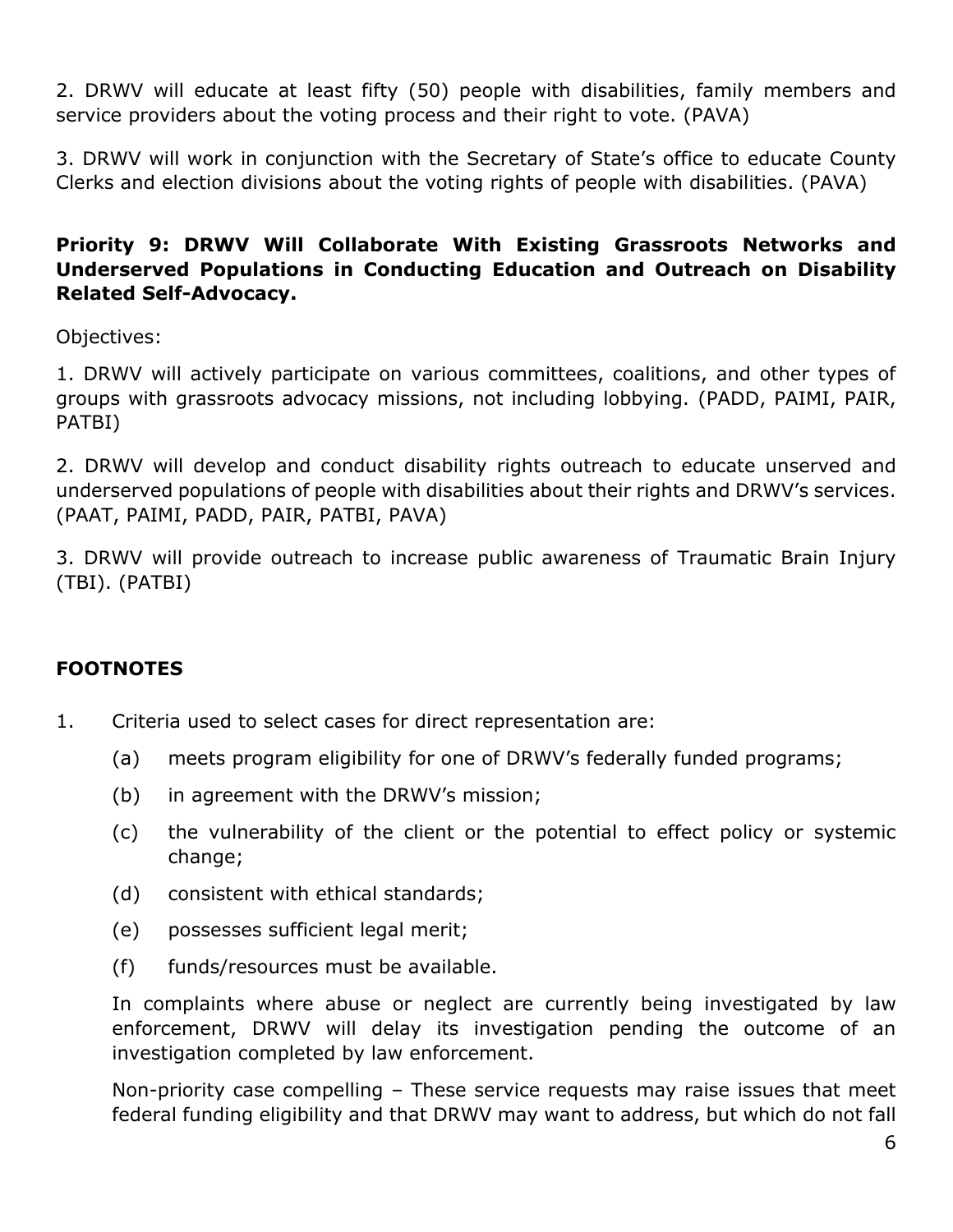within the agency's priorities and objectives. These service requests may include emerging issues.

Numbers used in objectives are solely for the purpose of reporting outcomes to federal funders. They do not limit the number of individuals actually served. Actual numbers served beyond the targeted number will depend upon agency resources.

- 2. "Serious injury" is defined as physical harm or injury to an individual with disabilities and includes, but is not limited to acts such as: rape or sexual assault; striking; the use of excessive force when placing an individual with disabilities in bodily restraints; or use of restraints not in compliance with state and federal laws.
- 3. This objective is based on the requirements of DRWV's federal funders and the Authorizing Acts:
	- PADD: Developmental Disabilities Assistance and Bill of Rights (DD) Act of 2000
	- CAP: Rehabilitation Act of 1973, as amended, Title I 29 U.S.C. 732(a)
	- PAIMI: Protection and Advocacy for Individuals with Mental Illness (PAIMI) Act, as amended in 2000
	- PAIR: Protection and Advocacy for Individual Rights (PAIR) Program of the Rehabilitation Act
	- PAAT: Public Law 108-364: The Assistive Technology Act of 2004
	- PABSS: Ticket to Work and Work Incentives Improvement Act of 1999, as amended ("TWWIIA"), 42 U.S.C. § 1320b-21
	- PATBI: Title XIII of the Traumatic Brain Injury Act, as part of the Children's Health Act of 2000 (Public Law 106-310)
	- PAVA: Protection and Advocacy for Voting Access program of the Help America Vote Act
- 4. Monitoring is defined as having a visible and consistent presence in psychiatric and ICF/IID facilities to assure life safety, quality of treatment and protection of client's rights.
- 5. The issue must be directly related to an individual's mental illness in order to qualify for services.

#### **Additional notes about DRWV:**

Outcomes of all priorities and objectives will be measured by documentation maintained in DRWV's database and reported on the annual program performance reports for each of DRWV's Federal programs.